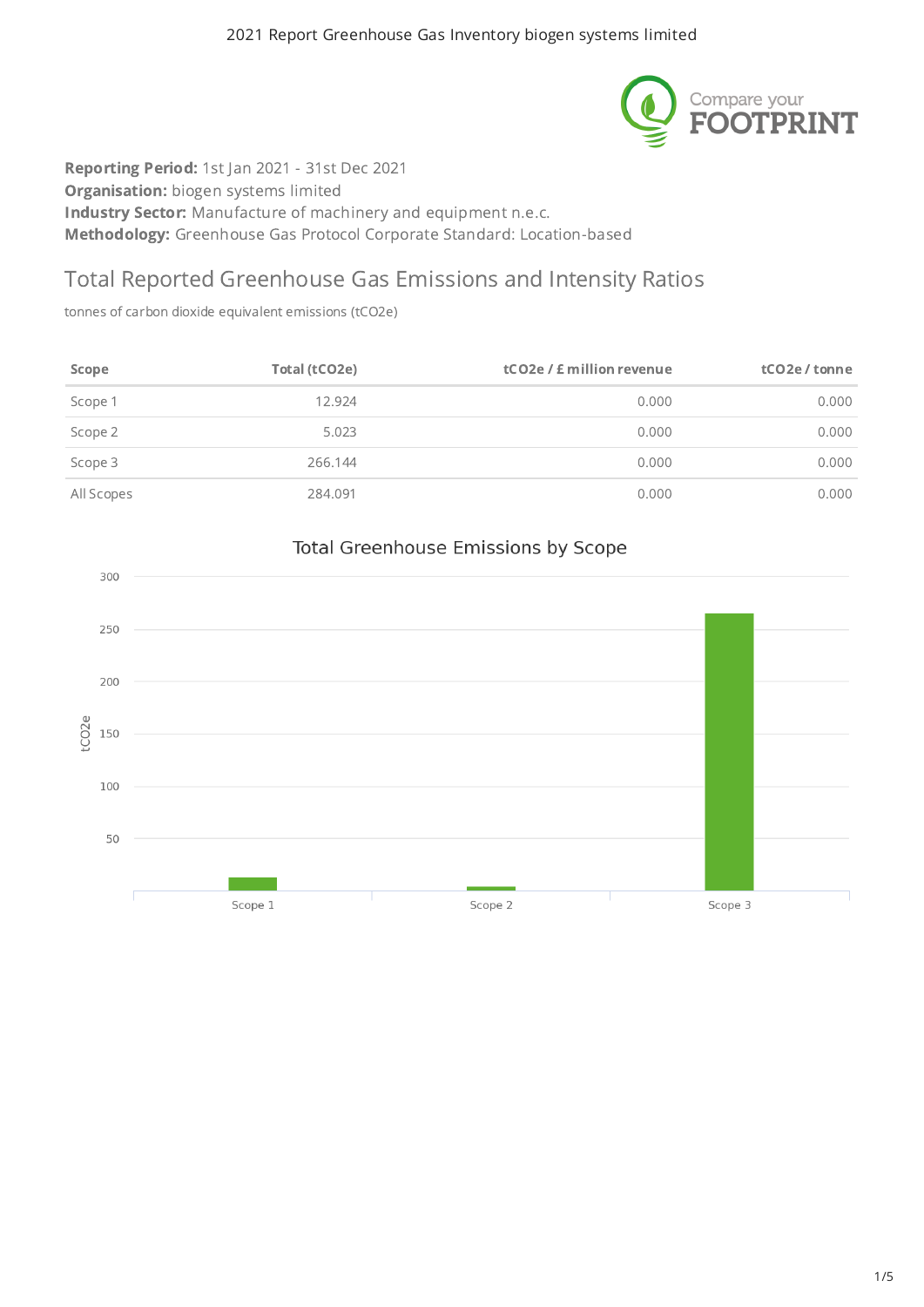# Emissions disaggregated by source

tonnes of carbon dioxide equivalent emissions (tCO2e)

| Category                                         | <b>All Scopes</b> | Scope 1 | Scope 2 | Scope 3 |
|--------------------------------------------------|-------------------|---------|---------|---------|
| <b>Biomass</b>                                   |                   |         |         |         |
| Wood pellets                                     | 27.458            | 7.988   | 0.000   | 19.470  |
| <b>Business Travel: Rail</b>                     |                   |         |         |         |
| International rail                               | 0.016             | 0.000   | 0.000   | 0.016   |
| <b>Business Travel: Road</b>                     |                   |         |         |         |
| Car: owned                                       | 2.445             | 1.966   | 0.000   | 0.479   |
| Electricity                                      |                   |         |         |         |
| Electricity: UK grid                             | 5.826             | 0.000   | 4.247   | 1.579   |
| <b>Employee Commuting: Road</b>                  |                   |         |         |         |
| Car: not owned by business                       | 21.597            | 0.000   | 0.000   | 21.597  |
| Car: owned                                       | 1.066             | 0.000   | 0.777   | 0.289   |
| Freight: Downstream                              |                   |         |         |         |
| Freight: Air: Average K&N                        | 7.458             | 0.000   | 0.000   | 7.458   |
| Freight: Sea: Average K&N                        | 4.820             | 0.000   | 0.000   | 4.820   |
| Freight: Owned vehicles                          |                   |         |         |         |
| Van Class I (up to 1.305 tonnes)                 | 0.365             | 0.293   | 0.000   | 0.071   |
| Freight: Upstream: Third party                   |                   |         |         |         |
| Freight: HGV -- All rigids                       | 0.981             | 0.000   | 0.000   | 0.981   |
| Gaseous fuels                                    |                   |         |         |         |
| Propane                                          | 2.989             | 2.676   | 0.000   | 0.313   |
| Home Working                                     |                   |         |         |         |
| Electricity: UK grid                             | 0.291             | 0.000   | 0.000   | 0.291   |
| <b>Hotel Stay</b>                                |                   |         |         |         |
| Hotel stay: Germany (Southern region)            | 0.079             | 0.000   | 0.000   | 0.079   |
| Hotel stay: UK                                   | 1.112             | 0.000   | 0.000   | 1.112   |
| Managed Assets: Vehicles                         |                   |         |         |         |
| Managed Assets: Van Class I (up to 1.305 tonnes) | 2.069             | 0.000   | 0.000   | 2.069   |
| Manufacturing                                    |                   |         |         |         |
| Manufacturing: Average                           | 89.474            | 0.000   | 0.000   | 89.474  |
| Materials                                        |                   |         |         |         |
| Cable: Electronic: Industrial average            | 6.822             | 0.000   | 0.000   | 6.822   |
| Rubber: General                                  | 2.805             | 0.000   | 0.000   | 2.805   |
| Metal                                            |                   |         |         |         |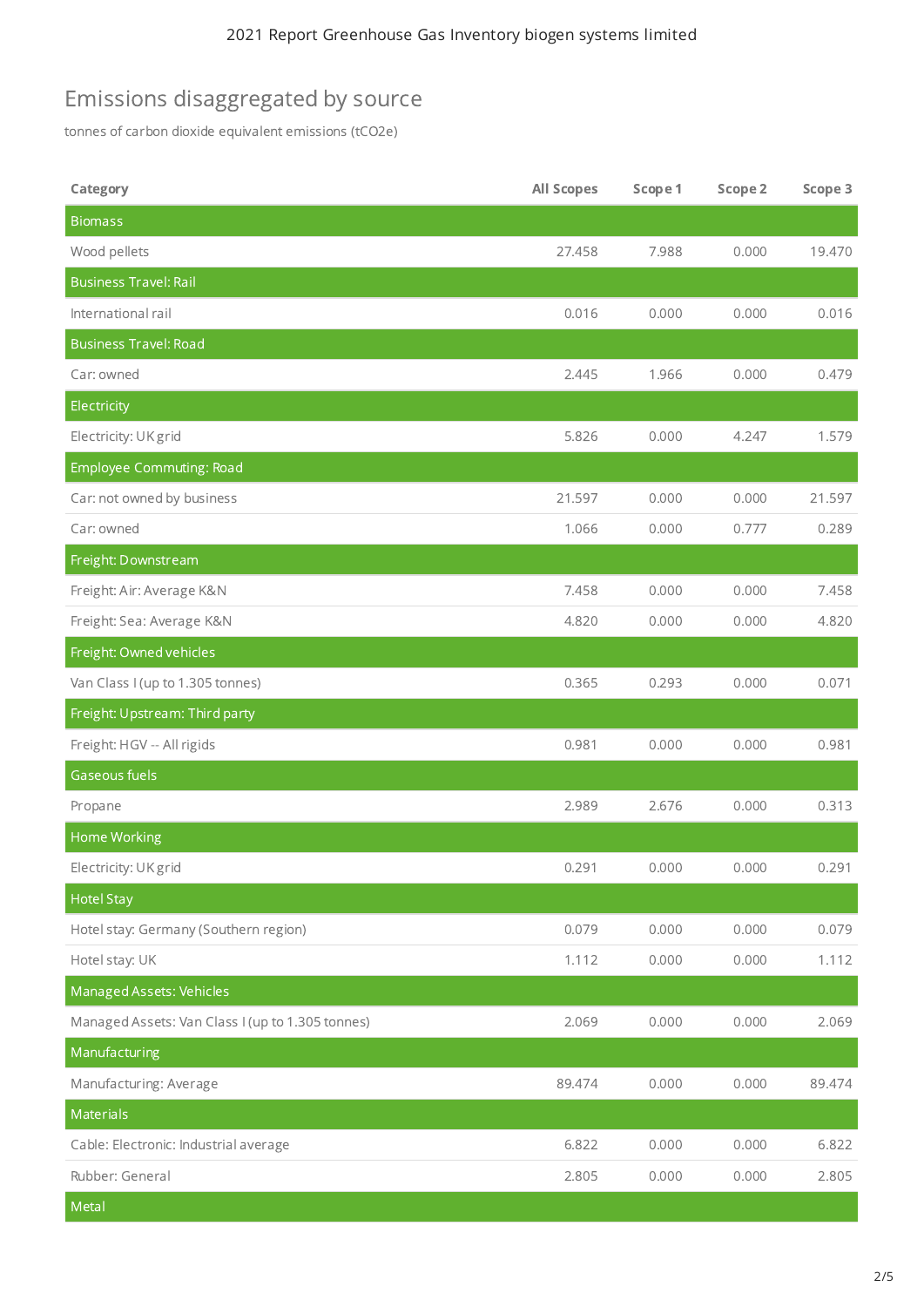#### 2021 Report Greenhouse Gas Inventory biogen systems limited

| Average metal  | 105.355 | 0.000 | 0.000 | 105.355 |
|----------------|---------|-------|-------|---------|
| Waste: Average |         |       |       |         |
| Average Waste  | 1.064   | 0.000 | 0.000 | 1.064   |

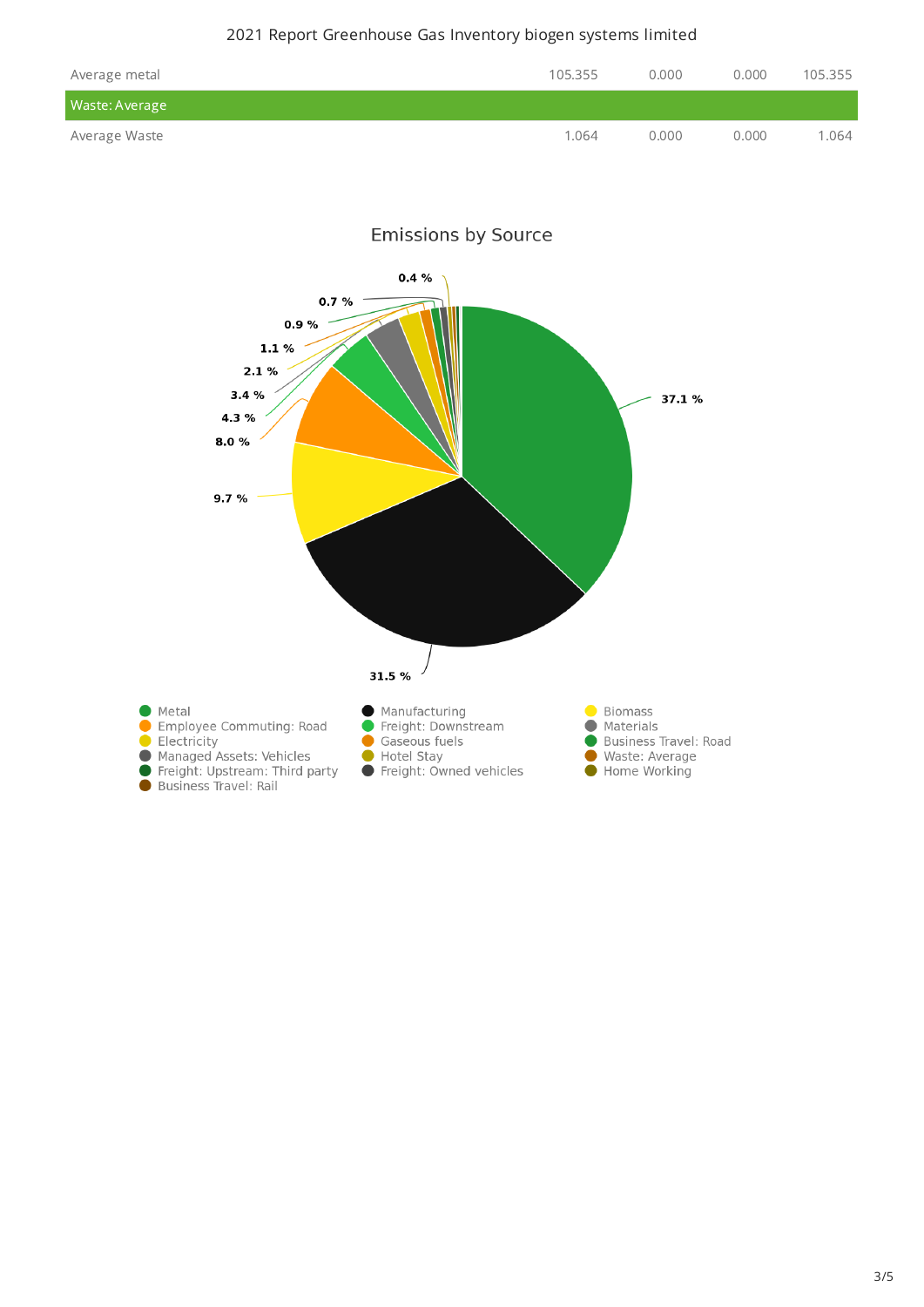## Emissions disaggregated by facility

tonnes of carbon dioxide equivalent emissions (tCO2e)

| Facility                     | Total (tCO2e) | Scope 1 | Scope 2 | Scope 3 |
|------------------------------|---------------|---------|---------|---------|
| Baardas                      | 35.092        | 9.954   | 0.000   | 25.138  |
| <b>Chester Manufacturing</b> | 248.496       | 2.676   | 5.023   | 240.796 |
| UK Service                   | 0.504         | 0.293   | 0.000   | 0.210   |

## Total emissions disaggregated by main greenhouse gases

tonnes of carbon dioxide equivalent emissions (tCO2e)

|            | <b>Total</b> | t CO <sub>2</sub> | t CH4 | t N20 |
|------------|--------------|-------------------|-------|-------|
| Scope 1    | 12.924       | 4.907             | 0.002 | 0.026 |
| Scope 2    | 5.023        | 4.972             | 0.019 | 0.032 |
| Scope 3    | 266.144      | 20.278            | 0.003 | 0.233 |
| All Scopes | 284.091      | 30.157            | 0.024 | 0.292 |

tCO2 – tonnes of carbon dioxide

tCH4 – tonnes of methane

tN2Oe – tonnes of nitrous oxide

#### Benchmark Report: Emissions intensity against industry benchmark

|      | Year tCO2e Scope 1+2 Intensity (per million \$ turnover) | <b>Industry Benchmark tCO2e Scope 1+2 Intensity</b> | Scope 1+2 Operational Rating Rank |      |
|------|----------------------------------------------------------|-----------------------------------------------------|-----------------------------------|------|
| 2021 |                                                          | 99.513                                              | 0.000%                            | 1:40 |

Intensity – Organisation's emissions per million \$ turnover

Operational Rating – Ratio of your organisation's Scope 1+2 intensity compared wit the industry average benchmark

Rank – Ranking of your organisation's Scope 1+2 intensity within the group of organisations in your industry

FTE – Full Time Equivalent employee

m2 – Square metre of floorspace (Gross Internal Area, GIA)